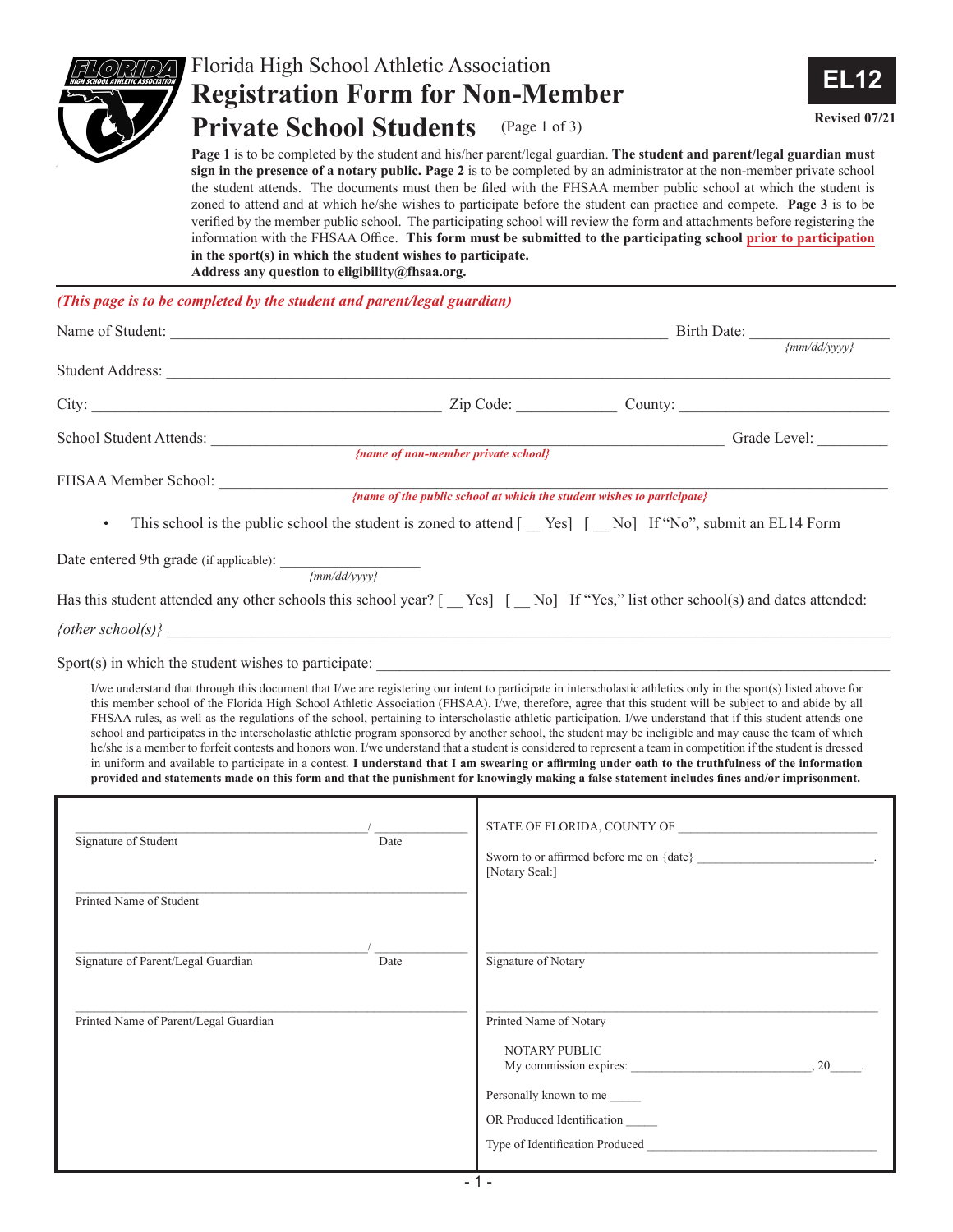

## Florida High School Athletic Association **Verification Form for Non-Member Private School Students** (Page 2 of 3)



**Page 1** is to be completed by the student and his/her parent/legal guardian. **The student and parent/legal guardian must sign in the presence of a notary public. Page 2** is to be completed by an administrator at the non-member private school the student attends. The documents must then be filed with the FHSAA member public school at which the student is zoned to attend and at which he/she wishes to participate before the student can practice and compete. **Page 3** is to be verified by the member public school. The participating school will review the form and attachments before registering the information with the FHSAA Office. **This form must be submitted to the participating school and to the FHSAA office prior to participation in the sport(s) in which the student wishes to participate. Address any question to eligibility@fhsaa.org.**

*(This page is to be completed and signed by an administrator at the student's current non-member private school)*

|                                                                                                                                                                                                                                                                                                                                                                                                                                                                                                                              | $\{name\ of\ non-member\ private\ school\}$                                              |                                |  |
|------------------------------------------------------------------------------------------------------------------------------------------------------------------------------------------------------------------------------------------------------------------------------------------------------------------------------------------------------------------------------------------------------------------------------------------------------------------------------------------------------------------------------|------------------------------------------------------------------------------------------|--------------------------------|--|
|                                                                                                                                                                                                                                                                                                                                                                                                                                                                                                                              | Phone Number:                                                                            |                                |  |
| City: City: City: Cumber 2.jp Code: County: County: County: County: County: County: County: County: County: County: County: County: County: County: County: County: County: County: County: County: County: County: County: Co                                                                                                                                                                                                                                                                                               |                                                                                          |                                |  |
|                                                                                                                                                                                                                                                                                                                                                                                                                                                                                                                              |                                                                                          |                                |  |
| This school does not offer the sport(s) in which the student wishes to participate $[$ __ Yes] $[$ __ No]                                                                                                                                                                                                                                                                                                                                                                                                                    |                                                                                          |                                |  |
| Grade levels of school $[\_K-8] [\_K-12] [\_6-8] [\_6-12] [\_7-9] [\_7-12] [\_9-12] [\_0ther \_{{\{specify\}}}]$                                                                                                                                                                                                                                                                                                                                                                                                             |                                                                                          |                                |  |
| Provide the current student population of this school (Grades $6 - 12$ ) (Grades $7 - 12$ ) (Grades $9 - 12$ )                                                                                                                                                                                                                                                                                                                                                                                                               |                                                                                          |                                |  |
| Name of Student: $\frac{Birth \text{ Date: } \frac{Birth \text{ Date: } \frac{Birth \text{ Date: } \frac{Birth \text{ Date: } \frac{Birth \text{ Date: } \frac{Birth \text{ Date: } \frac{Birth \text{ Date: } \frac{Birth \text{ Date: } \frac{Birth \text{ Date: } \frac{Birth \text{ Date: } \frac{Birth \text{Date: } \frac{Birth \text{Date: } \frac{Birth \text{Date: } \frac{Birth \text{Date: } \frac{Birth \text{Date: } \frac{Birth \text{Date: } \frac{Birth \text{Date: } \frac{Birth \text{Date: } \frac{Birth$ |                                                                                          |                                |  |
|                                                                                                                                                                                                                                                                                                                                                                                                                                                                                                                              |                                                                                          |                                |  |
| Grade Level of Student: _________ Date Student Entered 9th Grade (if applicable): _________________                                                                                                                                                                                                                                                                                                                                                                                                                          |                                                                                          | $\{mm/dd/\gamma\gamma\gamma\}$ |  |
| Eligibility checklist: (All items, where applicable, must be verified and checked off)                                                                                                                                                                                                                                                                                                                                                                                                                                       |                                                                                          |                                |  |
| $\lceil \rceil$                                                                                                                                                                                                                                                                                                                                                                                                                                                                                                              | This student is enrolled at this non-member private school and taking a full class load. |                                |  |
| $\begin{bmatrix} 1 \\ 1 \end{bmatrix}$ . This student has maintained a cumulative minimum 2.0 GDA on a 4.0 scale of all courses taken since entering the 0th grade for                                                                                                                                                                                                                                                                                                                                                       |                                                                                          |                                |  |

- [ ] This student has maintained a cumulative minimum 2.0 GPA on a 4.0 scale of all courses taken since entering the 9th grade for students in grades  $9 - 12$  or had a minimum 2.0 GPA on a 4.0 scale the previous semester for students in grades  $6 - 8$ .
- [ ] This student was enrolled in school and received grades for the two previous consecutive semesters.
- [ ] This student has not graduated or completed the terminal year of any high school.
- [ ] This student is not currently under disciplinary sanctions at the school attended or any school attended within the past 365 days.

 $\mathcal{L}_\mathcal{L} = \{ \mathcal{L}_\mathcal{L} = \{ \mathcal{L}_\mathcal{L} = \{ \mathcal{L}_\mathcal{L} = \{ \mathcal{L}_\mathcal{L} = \{ \mathcal{L}_\mathcal{L} = \{ \mathcal{L}_\mathcal{L} = \{ \mathcal{L}_\mathcal{L} = \{ \mathcal{L}_\mathcal{L} = \{ \mathcal{L}_\mathcal{L} = \{ \mathcal{L}_\mathcal{L} = \{ \mathcal{L}_\mathcal{L} = \{ \mathcal{L}_\mathcal{L} = \{ \mathcal{L}_\mathcal{L} = \{ \mathcal{L}_\mathcal{$ *Signature of School Administrator Date {mm/dd/yyyy}*

*Printed Name of School Administrator Title at School*

# *Note: this form MUST be submitted to the FHSAA office annually*